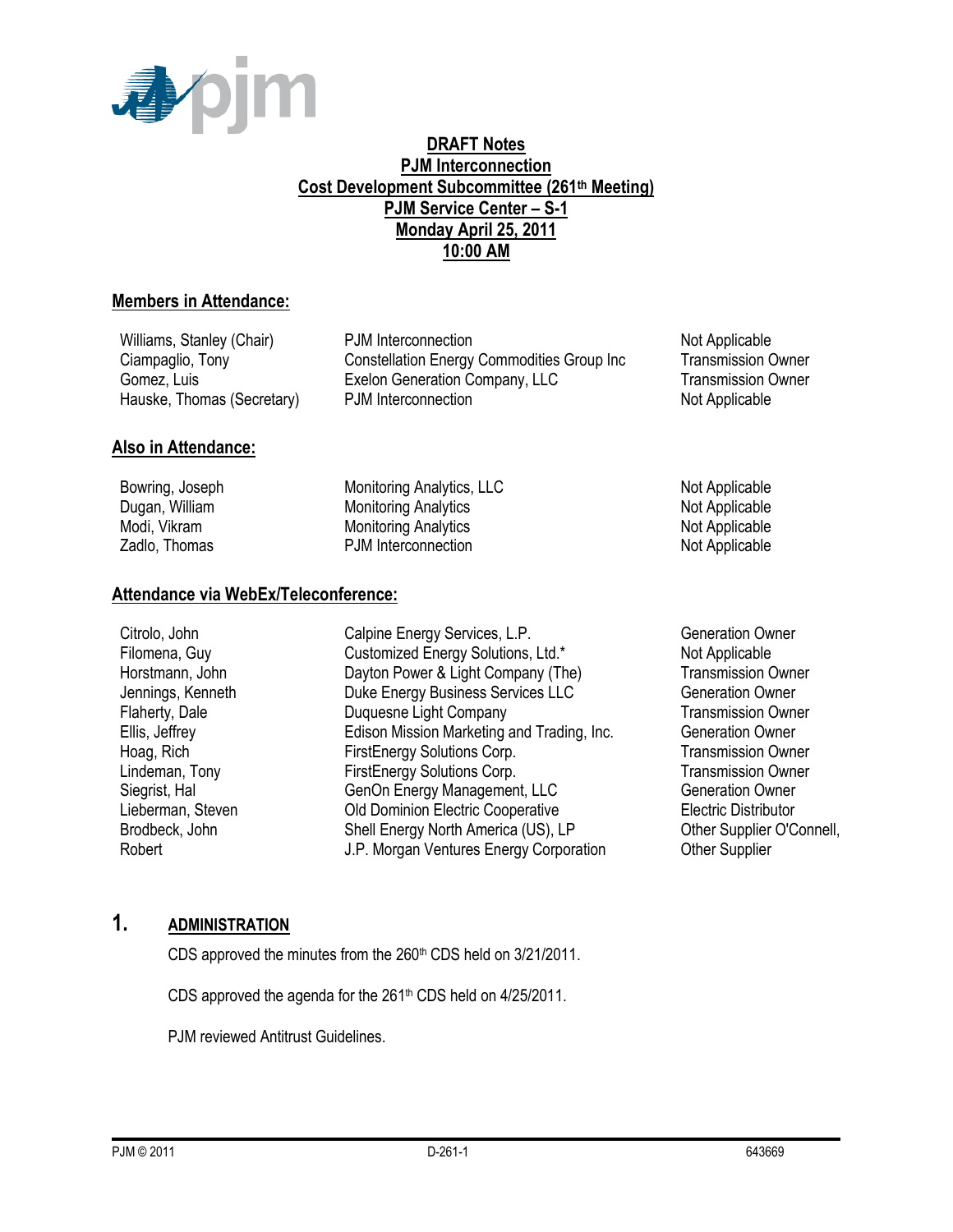

## **2. CDS STATUS UPDATE**

Mr. Williams gave an update on PJM's mandatory compliance filing **ER11-3384-000** on April 18 in response to [FERC order on docket EL-08-47](http://elibrary.ferc.gov/idmws/file_list.asp?accession_num=20110317-3012) . PJM addressed the changes required by FERC and expanded on the 50/50 self scheduling rule for determining the outage type once the unit has exhausted its run hours when using the opportunity cost calculator.

Mr. Williams also noted that the [Manual 15](http://www.pjm.com/~/media/documents/manuals/m15.ashx) rewrite was approved by the PJM Board and has been published on the PJM website.

# **3. NO LOAD FUEL/COST[: ISSUE TRACKING LINK](http://www.pjm.com/committees-and-groups/issue-tracking/issue-tracking-details.aspx?Issue=%7bB4390F49-FB83-4790-B1E7-89EF1844E073%7d)**

The CDS completed the collaborative solution matrix and established one consensus position. PJM staff will use the matrix to develop manual language along with an example problem for review by the CDS at the May 23, 2011 meeting.

# **4. VARIABLE OPERATING AND MAINTENANCE (VOM) COST DEFINITION: [ISSUE TRACKING LINK](http://www.pjm.com/committees-and-groups/issue-tracking/issue-tracking-details.aspx?Issue=%7b189C7210-9A23-4782-A5B5-634A6887CFE1%7d)**

The CDS reviewed the collaborative solution matrix design criteria and made modifications. The CDS also ranked the relative importance of each design criterion and started to developed options. Option development will continue at the May 23, 2011 CDS meeting.

### **5. CDS WORK PLAN AND FUTURE TOPICS**

Information for Unit types not Addressed by Manual 15: **Issue Tracking** 

Immature Unit Definition: [Issue Tracking](http://pjm.com/committees-and-groups/issue-tracking/issue-tracking-details.aspx?Issue=%7b510DC5A0-8F2D-46B1-8FA4-3D61DC10BA45%7d)

Combined Cycle Modeling: [Issue Tracking](http://pjm.com/committees-and-groups/issue-tracking/issue-tracking-details.aspx?Issue=%7bE5A783B1-FF7A-4A7F-B6CE-3CD2765836F9%7d) 

Cyclic Peaking Factors for Combined Cycle units: **ISSUE Tracking** (referred by MRC)

Treatment of Units under Long Term Contracts (Legacy item)

### **6. FUTURE MEETINGS**

| Monday, May 23, 2011       | 10:00 am until 2:00 pm | <b>PJM</b> Interconnection Offices |
|----------------------------|------------------------|------------------------------------|
| Monday, June 20, 2011      | 10:00 am until 2:00 pm | <b>PJM</b> Interconnection Offices |
| Monday, August 8, 2011     | 10:00 am until 2:00 pm | <b>PJM</b> Interconnection Offices |
| Monday, September 12, 2011 | 10:00 am until 2:00 pm | <b>PJM</b> Interconnection Offices |
| Monday, October 17, 2011   | 10:00 am until 2:00 pm | <b>PJM</b> Interconnection Offices |